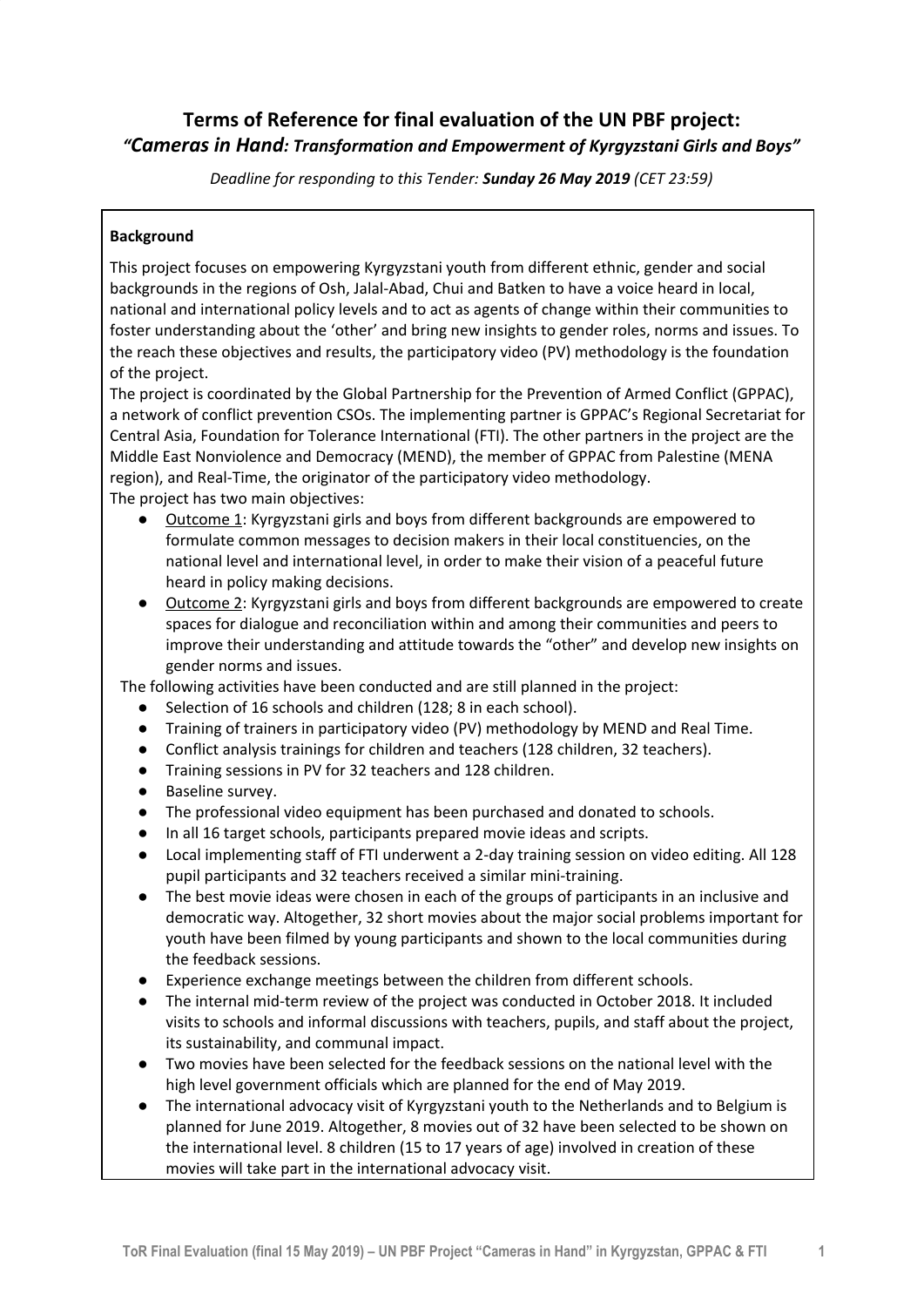- The participating children have undergone the training in the media literacy and social media campaigning. The movies are promoted online both nationally and internationally.
- A short publication capturing the experience with the PV methodology and the final movie are planned by the end of the project.

#### **Purposes**

The accountability purpose of the evaluation is:

- (a) *to assess how relevant the project was, towards the direct stakeholders of the project*;
- (b) *to assess the logframe matrix, whether activities contributed to the achievement of results and project goals and what the overall impact of the project was*.

The learning purpose of the evaluation is:

- *(a) to harvest the outcomes of the project, in order to use for learning from the project and follow-up*
- (b) *to assess which elements of the project were most successful towards conflict prevention, and which critical factors, or criteria can be formulated at the general level, possibly applicable to the whole Central Asian region.*

The evaluation makes recommendations on whether the project should be continued, and what are the potentially most promising directions for continuation or follow-up of the project.

#### **Objectives**

The evaluation is a final evaluation, required by the donor (UN PBF) to be executed towards the end of the project. The evaluation is commissioned and coordinated by the project coordinators GPPAC and FTI. It should take place during the last months of the project, May-June 2019, once all main activities have taken place. There will be a national closing event as a final project activity - that is most likely to take place in the end of June 2019 - that should be utilised as one of the field study visits in the final evaluation.

The evaluation and its recommendations will be a useful tool of information for the project partners and the direct stakeholders of the project. The evaluation will inform the UN PBF to what extent the project goals have been achieved, as well as provide directions for future support in the conflict prevention and peacebuilding field in Kyrgyzstan and possibly beyond.

The evaluation's first goal is to document project achievements towards the initial project proposal and the project activities, the occurrence of the expected results and impact and their progress towards sustainability. The other goal of the evaluation is to document the lessons learned from the project, as well as recommendations that can be used by project partners and direct stakeholders for strategic directions for Kyrgyzstan, possibly for Central Asia and/or even beyond.

## **Subject and focus (scope)**

The subject of the evaluation is the project *"Cameras in Hand: Transformation and Empowerment of Kyrgyzstani Girls and Boys"*, financially supported by UN PBF.

The evaluator will review and summarise the available evidence of the quality, accountability and impact of the project activities. The evaluation will consist of both desk and field study and will take place in May - June 2019 and final reporting including commenting is done before the end of the project (31 July 2019). The Kyrgyz school system ends in May. The final event of the Project is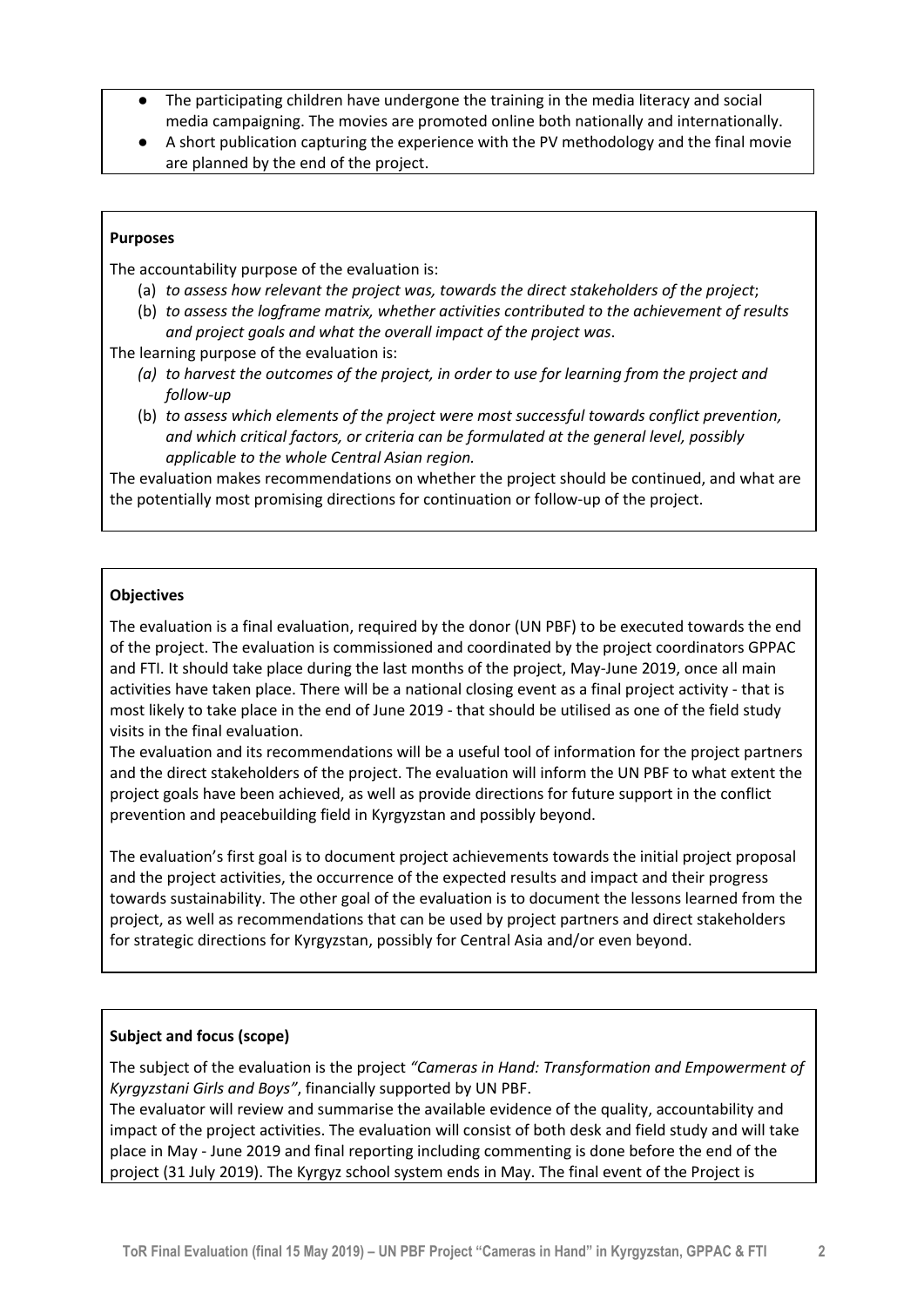scheduled for the end of June 2019 or beginning of July 2019. The Project ends on 31 July 2019. The evaluation report itself has to be finalised during July 2019.

Concerning the five OECD/DAC evaluation criteria the following focus and limitations are foreseen:

- **'Relevance'** will not be the focus of the evaluation. The reasoning here is that the Project partners have sufficient information from the mid-term review and on-going monitoring that the project was relevant. Therefore, there is no need to analyse this further in detail. The findings on relevance from the mid-term review and on-going monitoring will be included in the final evaluation report. Additionally, the relevance could be addressed and to some extent assessed further through interviews with relevant stakeholders for the other prioritised evaluation criteria below so it explains why the project remains relevant.
- **'Effectiveness'** The evaluation will assess whether the project objectives have been achieved, and how and to what extent they have contributed to conflict prevention and the empowerment of Kyrgyzstani girls and boys (as further specified in the two project objectives).
- **'Efficiency'** will not be the focus of the evaluation. It will only have to be addressed in a more general manner, by analysing the project's overall results in relation to the overall expenses and main budget lines. One possible angle is to include a reflection on possible spill-over effects, such as links to other projects and programmes of involved stakeholders, and follow-up at the community levels.
- **'Impact'** will be the focus of the evaluation. It will be addressed at the project level, through analysing the project's achievements and comparing these against broader peacebuilding needs and priorities in the country.
- **'Sustainability**' The evaluation will provide information to what extent will activities, results and effects be expected to continue after the project has ended and by whom. The evaluation will provide information for the project partners and the direct stakeholders of the project, the involved national actors, and civil society which approaches prove to be (most) successful, as well as strategic directions for the near future, such as recommendations for follow-up.

## **Main evaluation questions**

In case project partners and UNPBSO agree with the scope of the evaluation, then we will specify the evaluation questions further. Provisionally, the main evaluation questions are formulated as following, under each of the five OECD/DAC criteria :

Relevance: (NB: limited scope)

- To what extent are the project objectives still valid for Kyrgyzstan, the partner organizations and the beneficiaries?
- Did the project remain relevant throughout its duration?
- For UN PBF the following sub-questions should be addressed:
	- o (a) What was the relevance of the proposed "theory of change," and did the assumptions identified during project design hold true?
	- o (b) Was the project relevant in terms of the broader peacebuilding strategy for the country, including, for example: national peacebuilding plans, UN strategic frameworks, and identified peacebuilding gaps?
	- o (c) Was the project more or less relevant for different communities and groups? (For example: was the project more relevant to Kyrgyz boys than to females?)
	- o (d) How did the programme ensure its relevance by including key stakeholders in project design?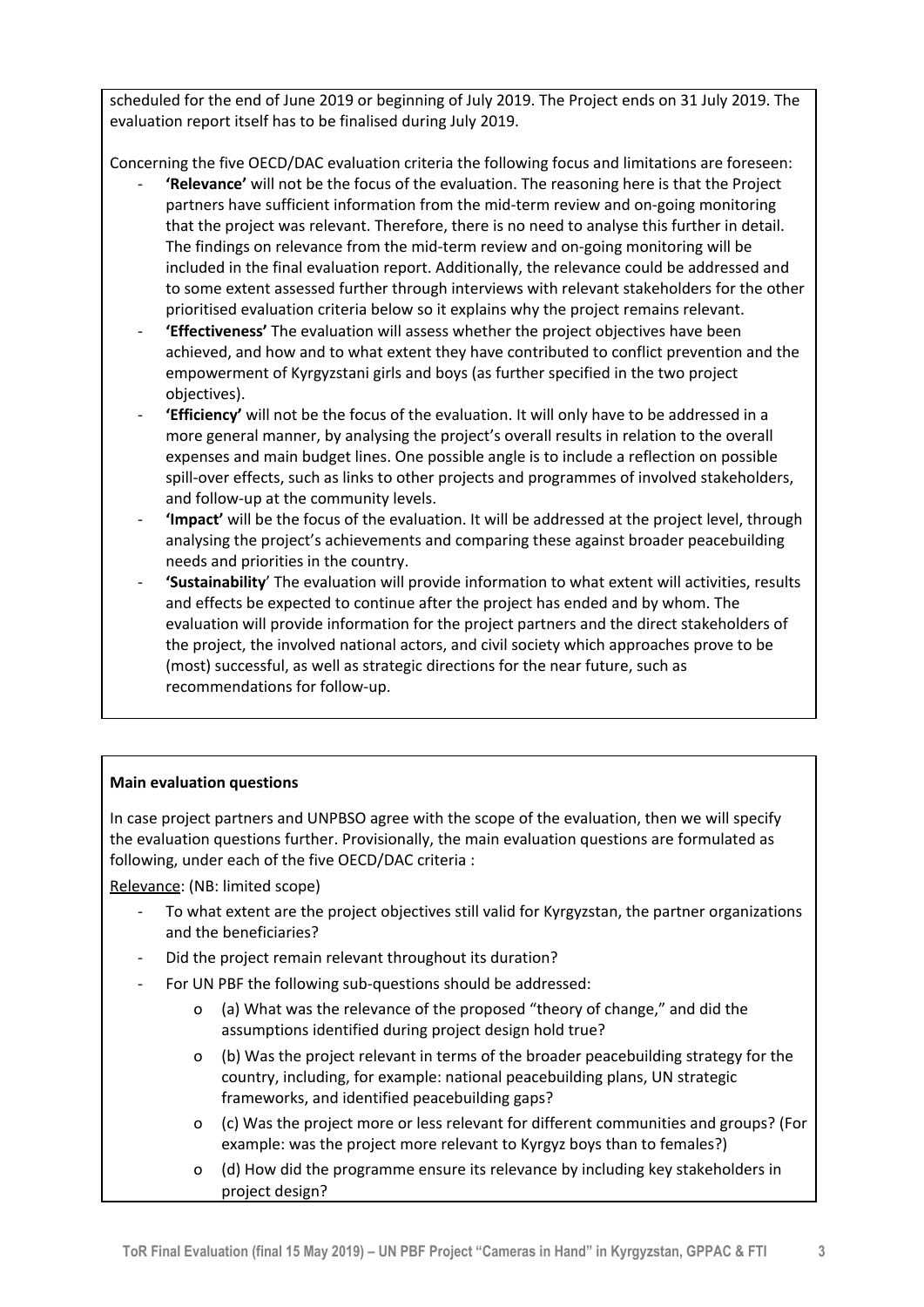Effectiveness: (NB: 4-6 evaluation questions)

- To what extent has the project achieved its expected results (both at the outputs and outcomes levels)? (reference is made to the project document)
- What were the major factors influencing the achievement or non-achievement of the expected results? (Also consider any which were possibly beyond the control of the project)
- In which regions/communities the results were the most effective and which lessons learned can be drawn from that for the future?
- One specific evaluation question addressing the youth and gender objectives (to be developed)

Efficiency: (NB: limited scope)

- Have the budget funds been used efficiently? This can be analysed for the overall project expenses and at the budget 'levels' of 5,000 to 36,000 USD; so for the main budget items as project staff, involved project partners, hired experts, purchase of equipment and the main project events. Have any issues emerged, if so which ones and why? More broadly, a reflection should be included to what extent the project provided "value for money?".
- Was the project managed as planned? If not, what issues occurred and why? How effective was the project in terms of enhancing the partners' work?
- Were there any possible spillover effects and/or synergies with other initiatives. Sub-questions can be: (a) were there spillover effects to other projects and programmes of involved stakeholders, and/or follow-up at the community levels? (b) To what extent did the project actively coordinate and leverage potential synergies with other initiatives in the region?

Impact: (NB: 5-7 evaluation questions)

- How many women, men, girls, boys and people in total have already benefited from the project (immediate impact)?
- What exactly has already changed in the lives of girls and boys (immediate impact)? Or: which impact did the project have on the participating children and schools? (NB: include an evaluation question for the children's parents as well? - to be decided still)
- Which positive and/or negative effects/impact in terms of gender can be possibly be attributed to the project?
- Which positive and/or negative effects/impact did the project have on the participating communities?
- Which positive and/or negative effects/impact did the project have on the local and national policies? How were project results connected towards the larger peacebuilding priorities of Kyrgyzstan?

Sustainability: (NB: 5-7 evaluation questions)

- In general, what were the measures taken to ensure the sustainability of the project?
- To what extent will the benefits of the project continue after the end of the project?
- What were the major factors which influenced the achievement or non-achievement of sustainability of the project?
- If applicable, what needs to be done and/or improved to ensure sustainability?
- Did the project enhance the support mechanisms of partners?
- Did the project build local capacity in participatory video and more broadly in youth empowerment and conflict prevention?
- To what extent can the project be considered "catalytic," either in galvanizing further financial investments from outside parties, or encouraging subsequent processes after the end of the project?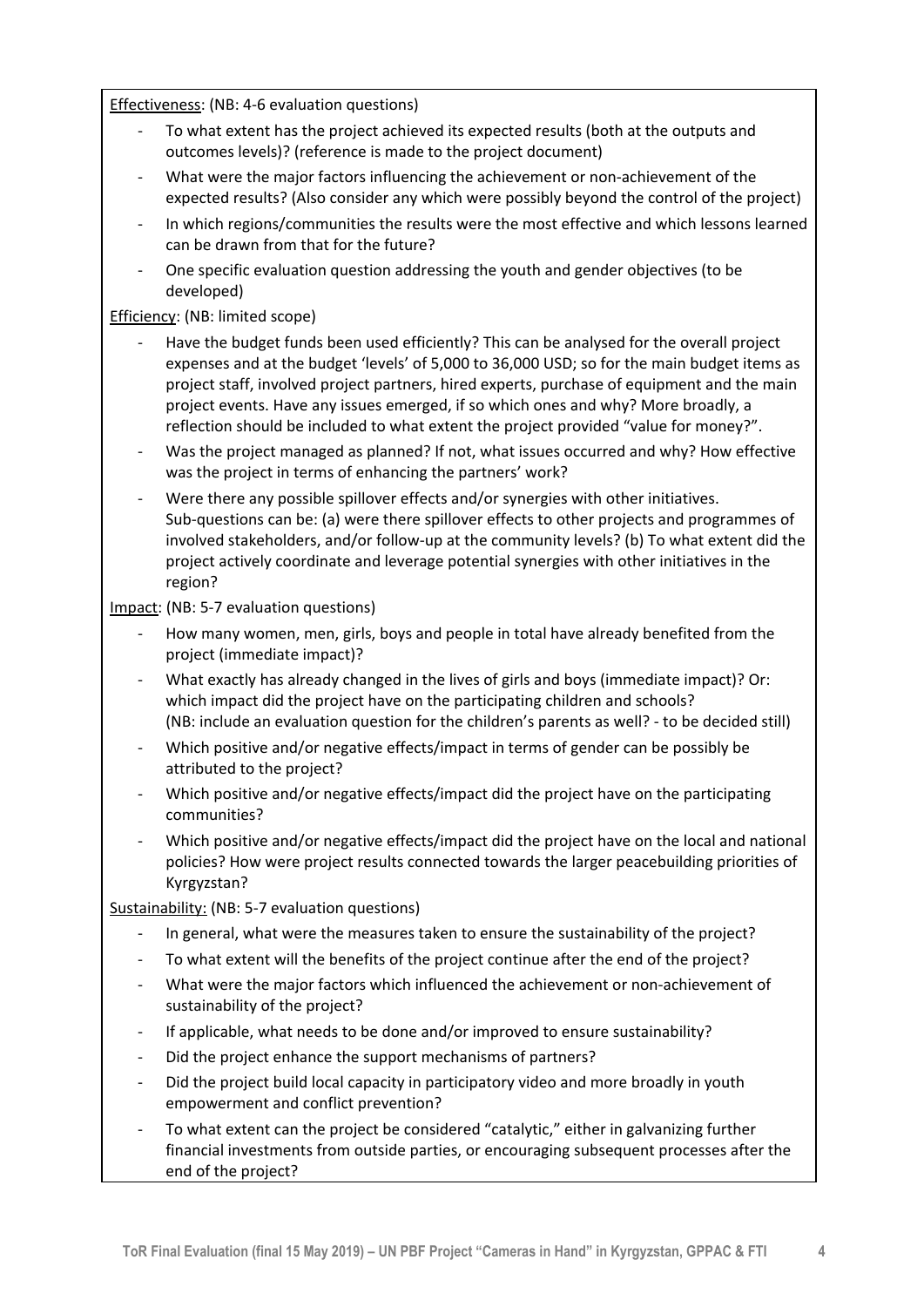What are the lessons learned from this project that can be taken into account for similar projects in Kyrgyzstan, and possibly for similar projects in other Central Asian countries or even outside the Central Asian region?

### **Evaluation approach and methods**

The evaluation will begin with an inception phase of reviewing documents provided by GPPAC and FTI (desk study) and a subsequent inception report, including the formulation of the exact evaluation questions and a feasible activity plan and budget to achieve the objectives of the final evaluation. This is followed by a period of research, including field study and the preparation of a draft report. The final report will consider remarks to the draft report.

A combination of primary data collection and secondary data review is expected during the evaluation. Primary data shall be collected through a variety of methods, including field observations, key stakeholder interviews (staff of GPPAC, the implementing partner FTI and the other partners in the project, project participants and the other direct beneficiaries) and focus group discussions. A baseline survey was held among pupils that should be part of the final evaluation analysis. Secondary data shall be collected from statistics and other relevant data at various levels of aggregation.

The guidance for the evaluation is specified in [to be confirmed; possibly the ADA [guidelines](https://www.entwicklung.at/en/ada/evaluation/) could be used]. The OECD/DAC Evaluation Quality Standards are to be applied and compliance needs to be comprehensible in the evaluation. The OECD/DAC document is downloadable here: [[link\]](http://www.oecd.org/development/evaluation/dcdndep/44798177.pdf).

The main documents available from the project are mostly in English and Russian languages, some are also in Kyrgyz language. The underlying reports of the main documents, such as events reports, local progress reports and survey results are all in Kyrgyz and/or Russian. Evaluation reports are to be written in English.

The indicative number of working days foreseen is 15. The following indicative division of work days for the respective steps/tasks of the final evaluation are foreseen:

- 0,5 days briefing
- 2 days document review
- 1 day inception report
- 1 day mission preparation
- 5 days research, including 2-4 field trips: Bishkek and probably 2-3 (all?) of the 4 localities of the project (one of these site meetings will be during and around the final closing events of the project expected to be in June-July 2019)
- 3 days report drafting
- 2 days report finalization
- 0,5 days debriefing

Costs for international and local travel, accommodation and per diems, as well as possible translation services have to be covered by the evaluator and should therefore be included in the evaluator's offer. There is a total maximum available budget for the sub-contracted evaluator of 15,000 USD.

#### **Timetable**

#### Tendering and offers: May

Tenderers provide an offer with an outline of the proposed evaluation methodology (max. 3 pages), CV(s) of expert(s) proposed for the assignment, statement on availability of the proposed expert(s)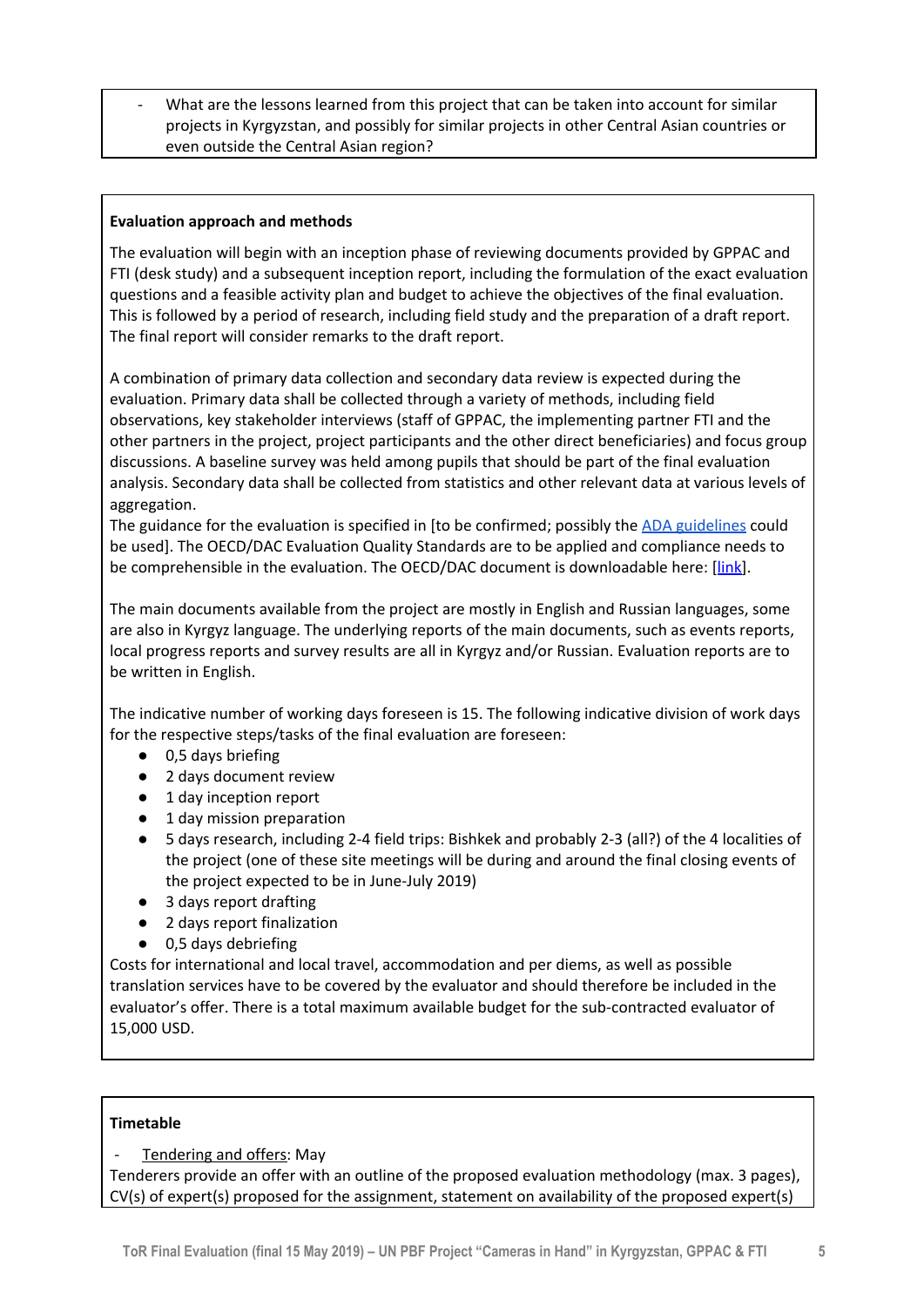during the planned evaluation period, information on fee rate in USD, calculation of number of work days, as well as information on travel costs.

Briefing in Bishkek:

Half-day meeting with FTI and GPPAC (NB: GPPAC may have to join online): May-June.

### Document review (desk study):

Project proposal, narrative reports, baseline survey, activity reports, training materials, project publications, OECD/DAC Guidelines for Evaluation, Guidance for evaluations.

#### Inception report:

The evaluator will produce an inception report which will be shared with GPPAC and FTI before starting the research. The format for the report will be provided by the time of the start of the evaluation.

#### Field study:

The evaluator(s) will undertake field missions in June to the most relevant project sites.

## Report drafting:

The evaluator will draft a report in English, which should contain at most 20 pages without annexes. The draft report will be provided within 10 days after the last field study (potentially, at closing event) and before 15 July 2019. Comments will be provided by GPPAC and FTI by 31 July.

#### Report finalization:

The evaluator will finalize the report according to the comments received by GPPAC and FTI. The final version should not require any additional editing. The final report has to be ready by 15 August 2019.

Debriefing in Bishkek or The Hague or an online meeting:

Half-day meeting with GPPAC, FTI, UN PBF, possibly other project partners. August/September 2019.

## **Evaluation team**

NB: Usually this type of final evaluation that is rather small in size and scope will be done by 1 *evaluator, possibly seconded by a 2 nd 'junior' evaluator.*

Criteria for the evaluator(s):

- Preferably from Central Asia.
- Experience in development cooperation field, specifically in conflict prevention and peacebuilding field; and/or in community development related to youth and gender.
- Fluency in Russian, Kyrgyz, and English.

#### **Reports**

The evaluator will produce three reports (inception report, draft report, final report). The reports will be in English and between 15 and 20 pages in length (excluding annexes). The guidance for the report is here: [link to be provided].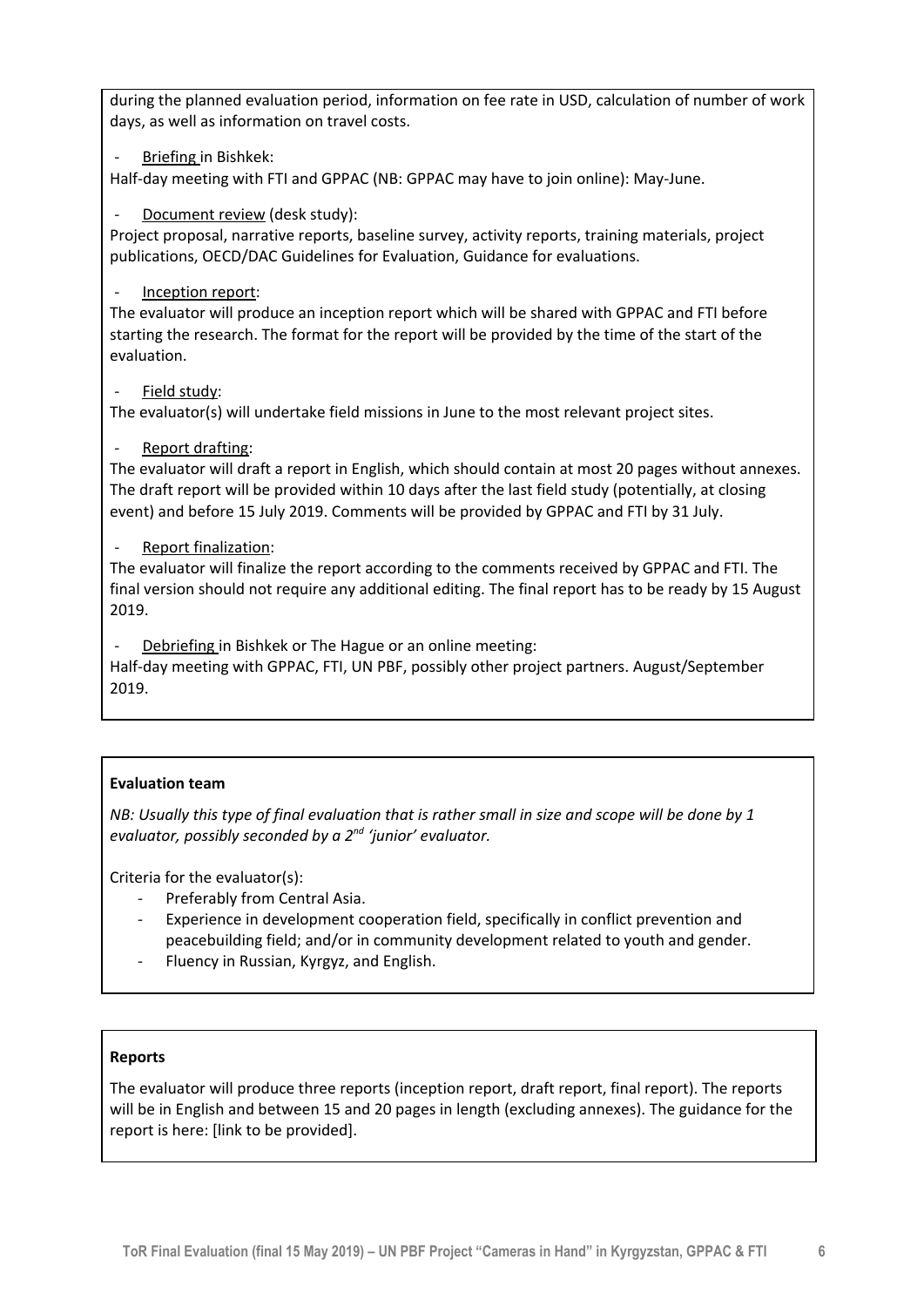The draft evaluation report and final report need to be structured according to the OECD/DAC criteria and the evaluation questions. The quality of the reports will be assessed according to the evaluation quality criteria of the OECD/DAC:

- Were the terms of reference fulfilled and is this reflected in the report?
- Does the report contain a comprehensive and clear summary?
- Is the report structured according to the OECD/DAC criteria and the evaluation questions?
- Are cross-cutting issues (e.g. poverty, gender, environment) indicated in the report separately?
- Does the report describe and assess the intervention logic (the project's logframe)?
- Are the conclusions and recommendations based on findings clearly stated in the report, and are they derivable from the latter?
- Does the report clearly differentiate between conclusions, recommendations and lessons learnt?
- Is it comprehensible how the evaluator has achieved their findings?
- Are the recommendations and lessons learnt realistic and is it clearly expressed to whom the recommendations are addressed to?
- Are the methods and processes of the evaluation sufficiently documented in the evaluation report?
- Were the most significant stakeholders involved consulted?
- Were the most important documents taken into consideration, and is the content of the latter reflected in the report?
- Does the report present the information contained in a presentable and clearly arranged form?
- Is the report free from spelling mistakes and unclear linguistic formulations?
- Can the report be distributed in the delivered form?

#### **Coordination/Responsibility**

The evaluator should work in close cooperation with GPPAC and FTI during the preparatory and implementation phase.

GPPAC will be in charge of the contracting and this Terms of Reference for the final evaluation (Mr Paul Kosterink; Coordinator Planning, Monitoring & Evaluation of GPPAC) and for the initial cooperation regarding the exchange of relevant project documentation and data (Ms Kateryna Gryniuk; UN PBF Project Coordinator of GPPAC). More detailed documentation and data, as well as logistical support will be provided by FTI, by the UN PBF Project Coordinator, Mr Erkin Kochkarov. Logistical support can include assistance in arranging interviews and visits. The UN PBF Project Coordinators of GPPAC and FTI are available for specific information at the content level.

#### **Annexes**

- Project proposal, including budget and planning tables.
- Logical Framework.
- Mid-term Review report of the Project.

The annexes will be provided to interested parties upon request.

Responding to this tender (see "Timetable") latest *by Sunday 26 May 2019* (CET 23:59) in an email to: Paul Kosterink <[p.kosterink@gppac.net>](mailto:p.kosterink@gppac.net) and Kateryna Gryniuk <[k.gryniuk@gppac.net](mailto:k.gryniuk@gppac.net)>